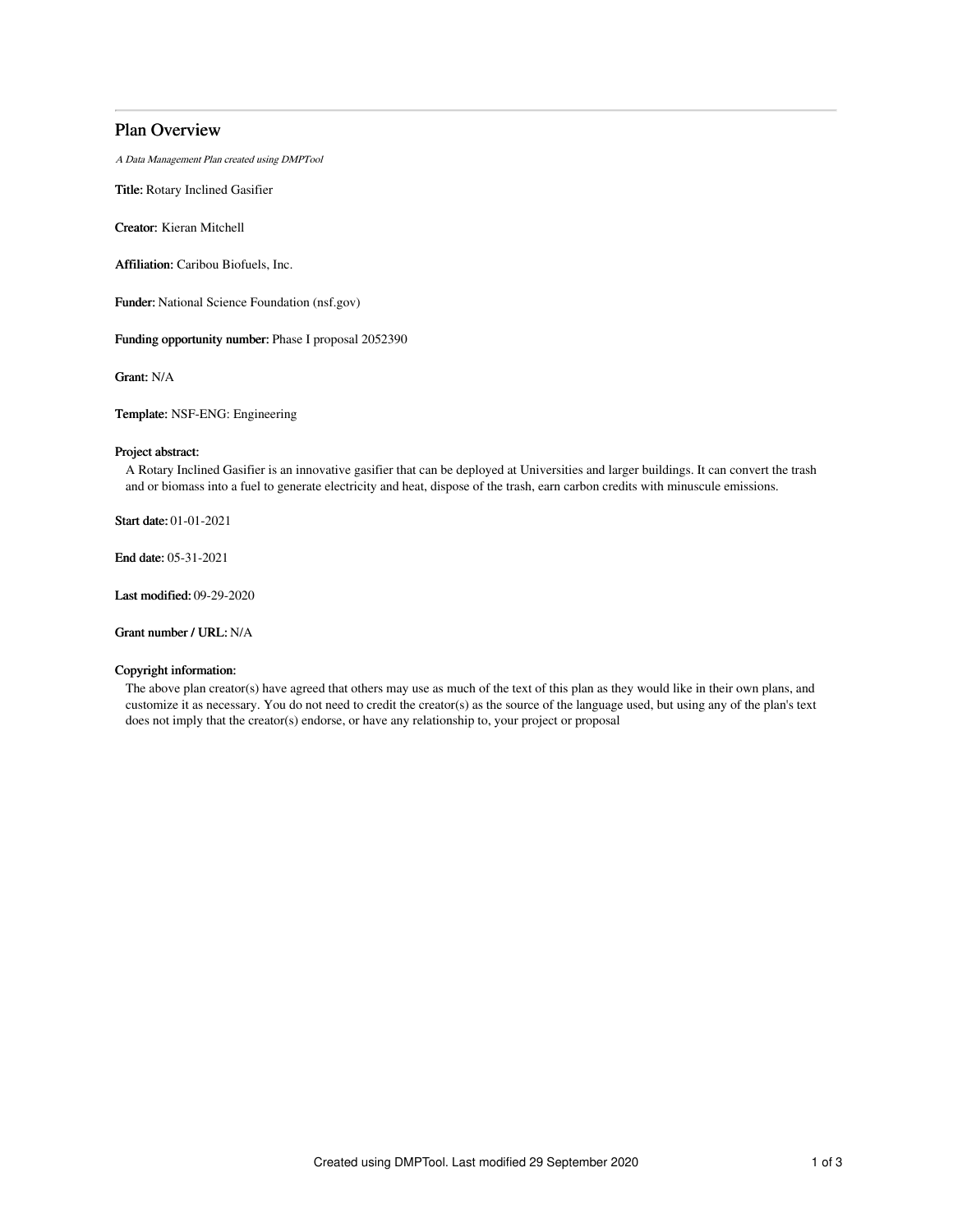### Products of Research

What types of data (experimental, computational, or text-based), metadata, samples, physical collections, models, software, curriculum materials, and other materials will be collected and/or generated in the course of the project? The DMP should describe the expected types of data to be retained, managed, and shared, and the plans for doing so. What descriptions of the metadata are needed to make the actual data products useful and reproducible for the general researcher? For collaborative proposals, the DMP should describe the roles and responsibilities of all parties with respect to the management of data (including contingency plans for the departure of key personnel from the project) both during and after the grant cycle.

This program will analyze the types of municipal waste that is generated at a State University of New York Campus. The phase 1 will gather samples of the different types of waste and process these waste streams in the prototype gasifier located at The State University of New York (SUNY), Cobleskill Campus. The result will be the type and quantity of fuels generated and the Biochar that is remaining. The Data generated will quantify the quality and the characters of the fuel generated. This data will be reported on excel spread sheets. A financial analysis will also be performed. This data will be in a excel spreadsheet and will document the savings compared to the current trash disposal program and the reduction in fuel costs to generate electricity and heat on the campus. The process of the study will be documented in a word. The Engineers at Caribou Biofuels and the Engineers at SUNY will maintain their data and, in addition consolidate the data into a Google Doc's spreadsheet shared by the team. David Connolly will be the technical lead for Caribou Biofuels and David Waage will be the technical lead for SUNY Cobleskill. Kieran Mitchell will be the administrator and lead for the the financial analysist of the project. In the event that there is a transition in the roles and responsibilities, all data will be transferred and managed by Kieran Mitchell, CEO of Caribou Biofuels or his designate.

### Data Formats and Standards

In what format and/or media will the data or products be stored (e.g., hardcopy notebook and/or instrument outputs, ASCII, html, jpeg or other formats)? Where data are stored in unusual or not generally accessible formats, how may the data be converted to more accessible formats or otherwise made available to interested parties? When existing standards are absent or deemed inadequate, this should be documented along with any proposed solutions or remedies. In general, solutions and remedies to providing data in an accessible format should be offered with minimal added cost.

Experimental data and financial analysis will be performed on Excel or Google doc's. Narratives and procedures will be recorded on word and google docs. The consolidated narratives will be recorded on google docs.

#### Dissemination, Access and Sharing of Data

What specific dissemination approaches will be used to make data available and accessible to others, including any pertinent metadata needed to interpret the data? In this case, "available and accessible" refers to data that can be found and obtained without a personal request to the PI, for example by download from a public repository. What plans, if any, are in place for providing access to data, including websites maintained by the research group and contributions to public databases/repositories? For software or code developed as part of the project, include a description of how users can access the code (e.g., licensing, open source) and specific details of the hosting, distribution and dissemination plans. If maintenance of a website or database is the direct responsibility of the research group, what is the period of time the website or database is expected to be maintained? What are the practices or policies regarding the release of POST-AWARD MANAGEMENT data – for example, are they available before or after formal publication? What is the approximate duration of time that the data will be kept private? "Data sharing" refers to the release of data in response to a specific request from an interested party. What are the policies for data sharing, including, where applicable, provisions for protection of privacy, confidentiality, intellectual property, national security, or other rights or requirements? Research centers and major partnerships with industry or other user communities should also address how data are to be shared and managed<br>with partners, center members, and other major stak

Kieran Mitchell, CEO of Caribou Biofuels will be the lead manager of the data for the NSF study. The conclusions and the data in a table format will be available on the Caribou Biofuels website, https://cariboubiofuels.com The maintenance of Caribou Biofuels is continuously maintained and the results and data from the NSF grant will be available for a minimum of three years. The data and narratives that are generated are for public access. Trade secretes on the exact mechanical workings of the gasifier will be restricted and will be approved by Caribou Biofuels, before decimation. The intellectual property of the gasifier is owned and maintained by the State University of New York Research Foundation with an exclusive license to Caribou Biofuels.

#### Re-Use, Re-Distribution and Production of Derivatives

What are your policies regarding the use of data provided via general access or sharing? For data to be deemed "re-usable," it must be accompanied by any metadata needed to reproduce the data, e.g., the means by which it was generated, detailed analytical and procedural information required to reproduce experimental results, and other pertinent metadata. Practices for appropriate protection of privacy, confidentiality, security, intellectual property, and other rights should be communicated. The rights and obligations of those who access, use, and share your data with others should also be clearly articulated. For example, if you plan to provide data and images on your website, will the website contain disclaimers or condition regarding the use of the data in other publications or products?

The engineering, scientific and financial analysis of the gasifier analysis at SUNY is free to share and will be published on the Caribou Biofuels website. The condition regarding the use of the data will be published on the website along with the data.

#### Archiving of Data

When and how will data be archived and how will access be preserved over time? For example, will hardcopy logs, instrument outputs, and physical samples be stored in a location where there are safeguards against fire or water damage? Is there a plan to transfer digitized information to new storage media or devices as technological standards or practices change? Will there be an easily accessible index that documents where all archived data are stored and how they can be accessed? If the data will be archived by a third party, please refer to their preservation plans (if available). Where no data or sample repository exists for collected data or samples, metadata should be prepared and made publicly available over the Internet and the PI should employ alternative strategies for complying with the general philosophy of sharing research products and data as described above

The data will be archived on the computer of Kieran Mitchell at Caribou Biofuels, on a sharable google docs debased storage and available on the Caribou Biofuels website.